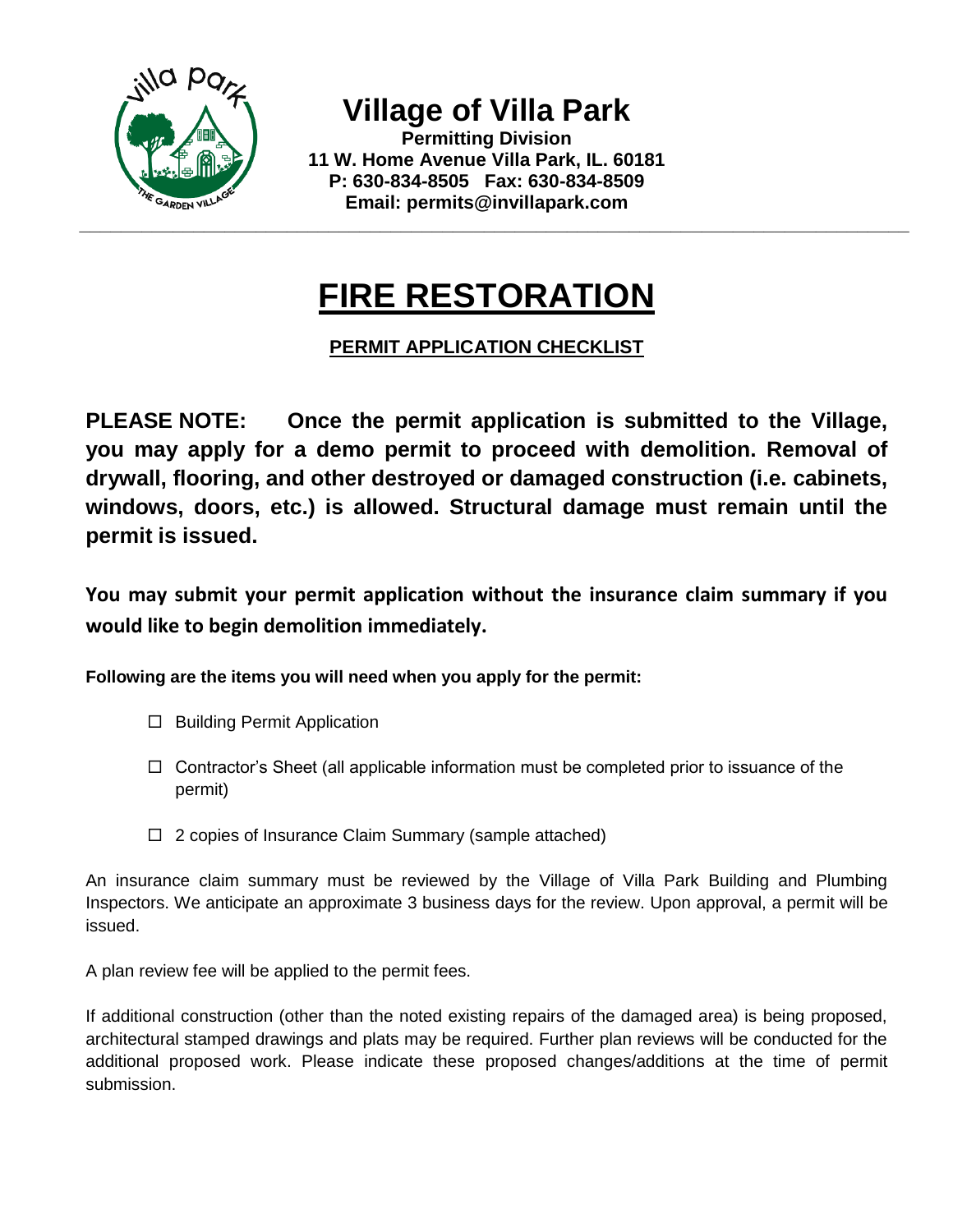## **Sample Estimate Form**

| Ceiling                        |
|--------------------------------|
| Less Den                       |
| Walls                          |
| <b>Floor Covering</b>          |
| <b>Crawl Space Less Den</b>    |
| Walls                          |
| <b>Finish Carpentry</b>        |
| Doors/Windows/Related Trimwook |
| Demo                           |

| <b>QUANTITY</b>                                      | <b>UNIT</b><br><b>PRICE</b> | <b>TAX</b> | GCO&P  | <b>RCV</b> | <b>AGE/LIFE</b><br><b>CONDITION</b> | DEPREC.<br>DEP% | <b>ACV</b> |  |  |
|------------------------------------------------------|-----------------------------|------------|--------|------------|-------------------------------------|-----------------|------------|--|--|
| Ceiling                                              |                             |            |        |            |                                     |                 |            |  |  |
| Clean floor or roof joist system                     |                             |            |        |            |                                     |                 |            |  |  |
| 898.39 SF                                            | 0.68                        | 1.53       | 122.48 | 734.92     |                                     |                 | 734.92     |  |  |
|                                                      |                             |            |        |            |                                     |                 |            |  |  |
| <b>Less Den</b>                                      |                             |            |        |            |                                     |                 |            |  |  |
| Seal floor or ceiling joist system                   |                             |            |        |            |                                     |                 |            |  |  |
| 898.39 SF                                            | 1.14                        | 16.80      | 201.00 | 1,206.03   |                                     |                 | 1,206.03   |  |  |
| Batt Insulation - 10" - R30 - paper faced            |                             |            |        |            |                                     |                 |            |  |  |
| 1220.39 SF                                           | 1.39                        | 93.36      | 357.94 | 2,147.64   | $2/150$ yrs                         | $-28.64$        | 2,119.00   |  |  |
|                                                      |                             |            |        |            | Avg                                 | 1.33%           |            |  |  |
| <b>Walls</b>                                         |                             |            |        |            |                                     |                 |            |  |  |
| R&R Stud Wall - 2"x4" - 16" oc                       |                             |            |        |            |                                     |                 |            |  |  |
| 400 SF                                               | 2.35                        | 25.50      | 193.10 | 1,158.60   | 55/150 yrs                          | $-506.00$       | 733.78     |  |  |
| Clean Stud Wall                                      |                             |            |        |            | Avg                                 | 36.67%          |            |  |  |
| 1904.32 SF                                           | 0.55                        | 3.24       | 210.12 | 1,260.74   |                                     |                 | 1,260.74   |  |  |
| Seal stud wall for odor control                      |                             |            |        |            |                                     |                 |            |  |  |
| 1904.32 SF                                           | 0.77                        | 24.28      | 298.12 | 1,788.73   |                                     |                 | 1,788.73   |  |  |
| Batt insulation - 4" - R15 - paper faced             |                             |            |        |            |                                     |                 |            |  |  |
| 1475.37 SF                                           | 1.11                        | 89.04      | 345.34 | 2,072.04   | $2/150$ yrs                         | $-27.63$        | 2,044.41   |  |  |
|                                                      |                             |            |        |            | Avg                                 | 1.33%           |            |  |  |
| <b>Floor Covering</b>                                |                             |            |        |            |                                     |                 |            |  |  |
| Clean floor or roof joist system                     |                             |            |        |            |                                     |                 |            |  |  |
| 879.99 SF                                            | 0.07                        | 1.50       | 119.98 | 719.87     |                                     |                 | 719.87     |  |  |
|                                                      |                             |            |        |            |                                     |                 |            |  |  |
| <b>Crawl Space Less Den</b>                          |                             |            |        |            |                                     |                 |            |  |  |
| Seal floor or ceiling joist system                   |                             |            |        |            |                                     |                 |            |  |  |
| 879.99 SF                                            | 1.10                        | 16.46      | 196.90 | 1,181.35   |                                     |                 | 1,181.35   |  |  |
|                                                      |                             |            |        |            |                                     |                 |            |  |  |
| <b>Walls</b>                                         |                             |            |        |            |                                     |                 |            |  |  |
| 1/2" drywall - hung, taped, floated, ready for paint |                             |            |        |            |                                     |                 |            |  |  |
| 509.04 SF                                            | 1.56                        | 20.34      | 162.88 | 977.32     | 55/150 yrs                          | $-358.35$       | 618.97     |  |  |
|                                                      |                             |            |        |            | Avg                                 | 36.67%          |            |  |  |

Additional cost for gluing drywall